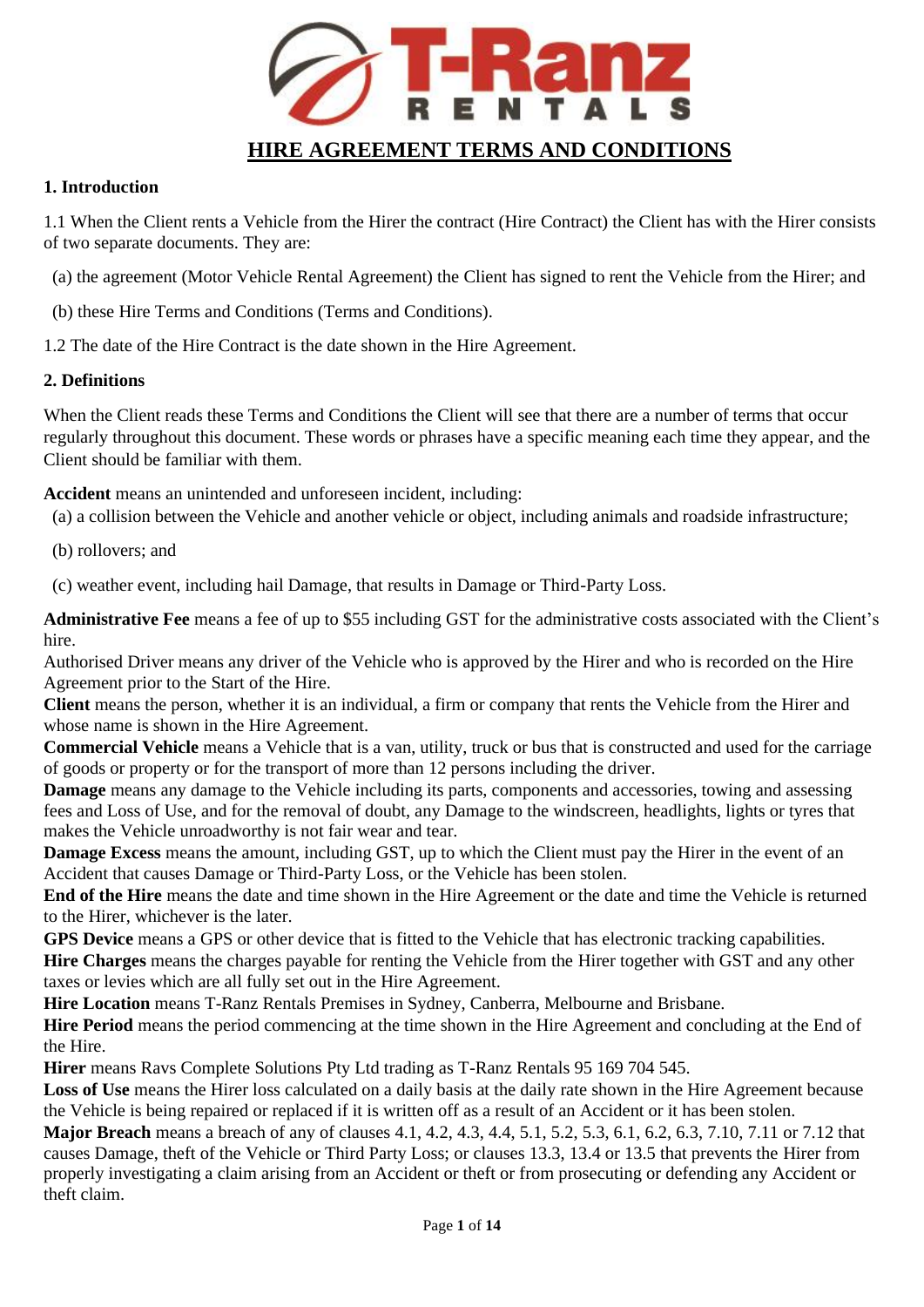**Off Road** means any area that is not a sealed road or an unsealed road and includes but is not limited to unformed roads, fire trails, tracks, river and tidal crossings, creek beds, beaches, streams, dams, rivers, flood waters, sand, deserts, rocks, fields and paddocks.

## **Overhead Damage** means:

(a) damage at or above the level of the top of the front windscreen of the Vehicle; or (b) Third Party Loss, caused by:

(i) contact between the part of the Vehicle that is at or above the level of the top of the front windscreen with objects overhanging or obstructing its path;

(ii) objects being placed on the roof of the Vehicle; or

(iii) the Client or any person standing or sitting on the roof of the Vehicle.

**Start of the Hire** means the date and time that the hire commences as shown in the Hire Agreement.

**Third Party Loss** means loss or damage to third party property, including other motor vehicles and any claim for third party loss of income.

**Underbody Damage** means any damage to the Vehicle caused by an impact to the underside of the Vehicle by an impact with the road or any obstruction that does not arise as result of an impact with another vehicle.

**Unsealed Road** means a road that has been formed and constructed but is not sealed with a hard material such as tar, bitumen or concrete.

**Vehicle** means the Vehicle described in the Hire Agreement and includes its parts, components and accessories, including, the GPS unit and all Vehicle entertainment units including DVD players, radio and stereo units. **3. Hire** 

The Hirer agrees to hire Vehicle/s to the Client. The Client must complete and sign a Motor Vehicle Rental Agreement and such other documents as the Hirer may require. Each Motor Vehicle Rental Agreement is not a separate contract but forms a part of this hire document between the Hirer and the Client, together with any facility applications, guarantee or other contractual documents. The Hirer may in its absolute discretion terminate this document and/or decline to hire Vehicle/s to the Client at any time.

# **THE CLIENT IS ONLY THE BAILEE OF THE VEHICLE/S. THE CLIENT MUST NOT CLAIM ANY RIGHT OR TITLE TO IT**.

## **4. Quotations and Agreement**

4.1 A written quotation issued by the Hirer to the Client is an offer to sell and overrides the Hirer's prevailing price list, if any. A written quotation expires on the date specified as an expiry date. If no expiry date is specified, the written quotation expires thirty (30) days after the date of the written quotation.

4.2 The Hirer may withdraw, revoke or vary a written quotation at any time prior to the Client submitting an order which accepts the offer to sell comprised by the written quotation.

4.3 The price quoted is subject to the Client ordering all of the Services described in the quotation. If the Client does not order all of the Services described in the quotation then the Hirer reserves the right to revise the pricing of the Services ordered, and the Client shall pay the revised price as invoiced by the Hirer.

4.4 All quotation include but are not limited to full insurance with standard excess, roadside assist and GST.

4.5 The price of the Services in the agreement may be increased or changed by the Hirer if:

(a) supply of the quoted Services does not start within thirty (30) days after acceptance of the quotation;

(b) supply under the agreement is stopped or suspended for more than thirty (30) days;

(c) supply under the agreement is changed in any way before, during or after commencement of supply, including but not limited to re-design of the project, the start date of supply, the completion date of supply and the agreed rate of supply; or

(d) supply under the agreement has not been completed within twelve (12) months of the date of the quotation.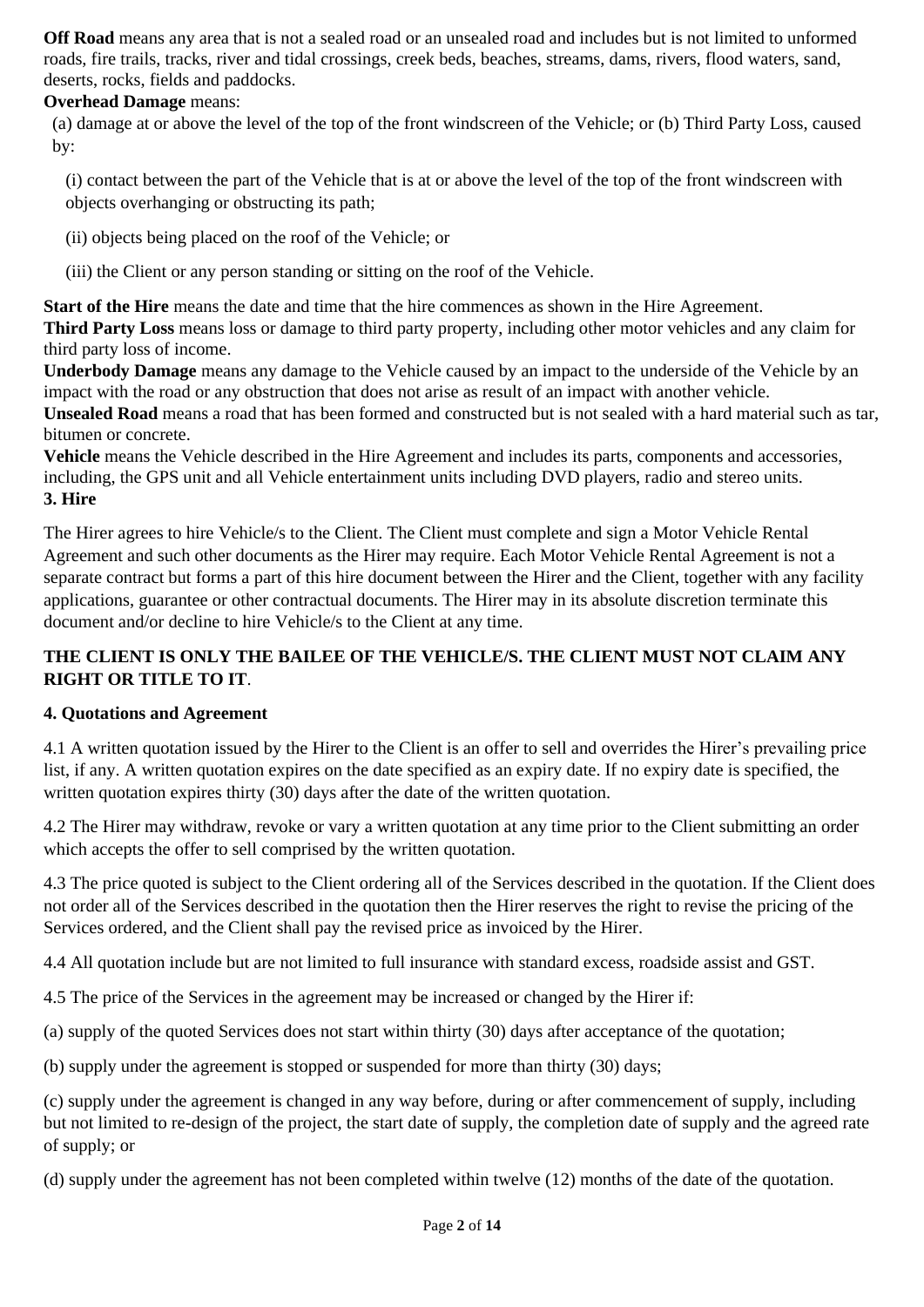4.6 Where in the period between acceptance of the quotation and delivery of the Services, the Hirer incurs an increase in the cost of producing and/or delivering the Services, the Hirer may increase the quoted price of those Services at any time prior to delivery.

# **5. Who may drive the Vehicle?**

5.1 Only the Client or an Authorised Driver can drive the Vehicle. It is a Major Breach of the Hire Contract if the Client lets anyone who is unauthorised drive the Vehicle. If there is a Major Breach of the Hire Contract there is no cover for the Client, the Authorised Driver or the unauthorised driver for any Damage or Third-Party Loss.

5.2 The Hirer set a minimum and maximum age limits for those renting Hirer Vehicles. The Client and any Authorised Driver must be at least twenty-three (23) and not over seventy-five (75) years of age and have no less than twelve (12) months driving experience, unless the Hirer has agreed to a variation of those restrictions before the Start of the Hire and it is shown in the Hire Agreement.

5.3 The Client and any Authorised Driver must also have a valid licence to drive the class of Vehicle which is issued in an Australian state or territory or an international licence (with a translation into English if it is not issued in English) appropriate for the class of the Vehicle and not subject to any restriction or condition. Learner drivers and provisional and probationary licence holders are not acceptable and must not drive the Vehicle.

5.4 The Vehicle must not be driven if the Client's licence or the licence of any Authorised Driver has been cancelled within two (2) years of the date of the Hire Agreement.

### **6. Prohibited Use**

6.1 The Vehicle must not be driven by the Client or any Authorised Driver if:

(a) the Client or any Authorised Driver is intoxicated or under the influence of drugs or alcohol or has a blood alcohol content or any urine or oral fluid sample that exceeds the limit set by law, including a zero limit if the Vehicle is used to supply a commercial passenger service;

- (b) is driving recklessly or dangerously; or
- (c) whilst the Vehicle is damaged or unsafe.

6.2 The Client and any Authorised Driver must not use the Vehicle:

(a) for any illegal purpose;

(b) to move dangerous, hazardous, inflammable goods or substances that pollute or contaminate, in quantities above that used for domestic purposes;

- (c) in connection with the motor trade for experiments, tests, trials or demonstration purposes; or
- (d) in an unsafe or un-roadworthy condition.
- 6.3 The Client and any Authorised Driver must not:
- (a) fail or refuse to undergo any breath, blood, urine or oral fluid test or drug impairment assessment;
- (b) damage the Vehicle deliberately or recklessly or allow anyone else to do so;
- (c) modify the Vehicle in any way;
- (d) sell, rent, lease or dispose of the Vehicle; or

(e) register or claim to be entitled to register any interest in the Vehicle under the Personal Property Securities Act 2009.

- 6.4 The Client and any Authorised Driver must not use the Vehicle:
- (a) to transport any pets or animals except assistance animals;
- (b) to carry passengers for hire, fare or reward or for rideshare purposes; or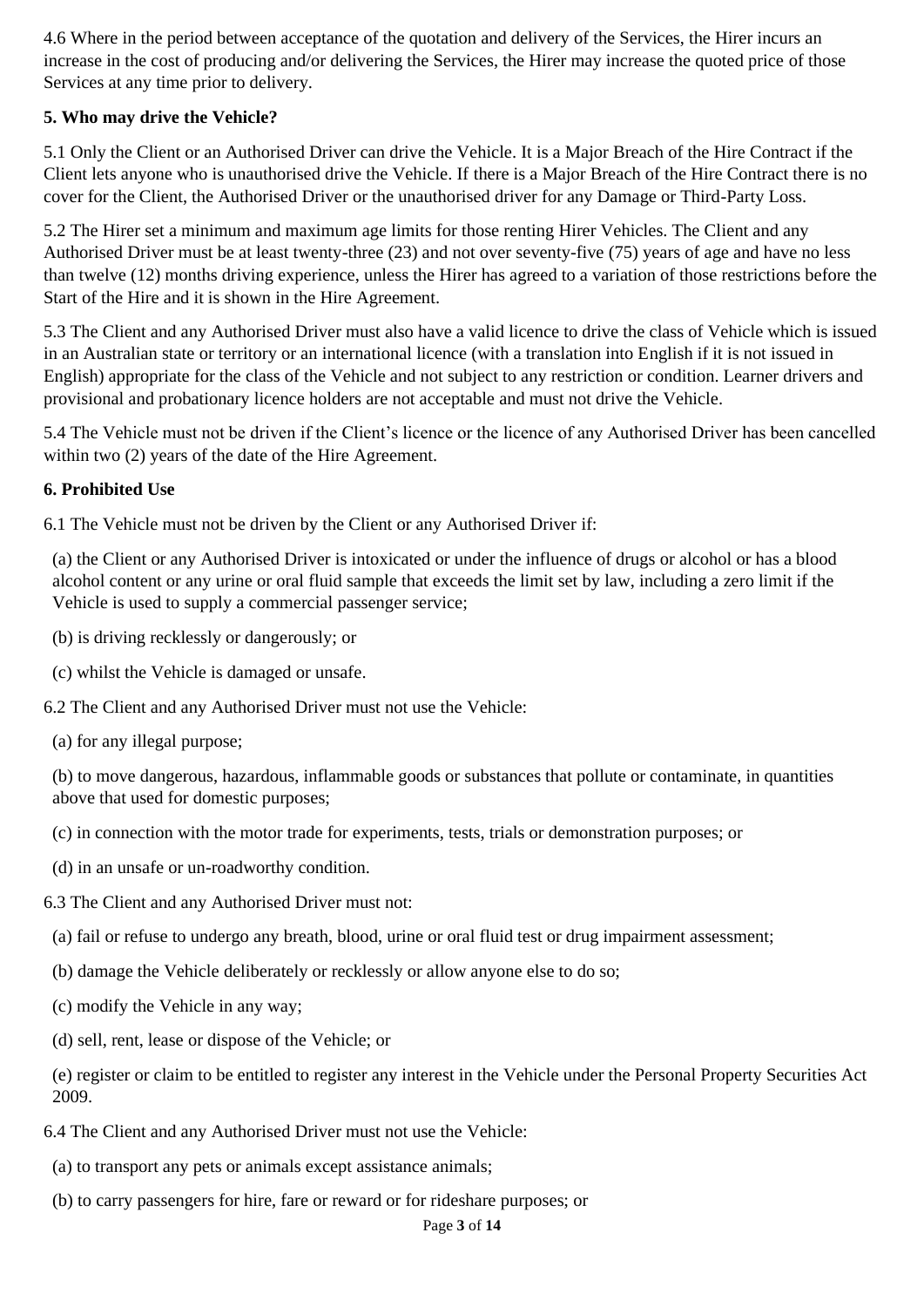- (c) to carry more than the number of passengers for which the Vehicle is licensed.
- 6.5 The Client and any Authorised Driver must not:
- (a) use a mobile phone:

(i) to make or receive a phone call, perform any audio function or as a navigational device, unless the Vehicle is stationary, and the body of the phone is secured in a mounting affixed to the Vehicle and its use does not require manual operation of the phone; or

(ii) to send a text message, video message, email or similar communication unless the Vehicle is parked; or

(b) use the DVD player whilst the Vehicle is in motion or stationary, but not parked.

6.6 The Client and any Authorised Driver must not smoke in the Vehicle and the Client must prevent any passenger from doing so. Additional cleaning and deodorising costs must be paid if there is a breach of this clause.

#### **7. Where the Vehicle can and cannot be used**

7.1 The Vehicle must never be driven on an Unsealed Road or Off-road.

- 7.2 The Vehicle must not be used in any area that is prohibited by the Hirer. Prohibited areas include:
- (a) roads that are prone to flooding or are flooded;
- (b) beaches, streams, rivers, creeks, dams and floodwaters;
- (c) any road where the police or an authority has issued a warning;
- (d) any road that is closed; and
- (e) any road where it would be unsafe to drive the Vehicle.

7.3 The Vehicle must never be driven or used interstate unless the Client has the Hirer's prior written permission prior to the Start of the Hire, and it is noted on the Hire Agreement.

#### **8. Client Obligations**

8.1 A non-refundable booking deposit ranging from \$50 to \$200 according to the class of Vehicle applies to the Client's Hire.

8.2 At the Start of the Hire and before collecting the Vehicle the Client must:

(a) present the Client's driver's licence and that of any Authorised Driver and permit copies of the drivers' licences to be made and kept by the Hirer; and

- (b) inspect the Vehicle to make sure that any pre-existing damage is noted and shown in the Hire Agreement.
- (c) pay the Security Bond which the Hirer will debit from the Client credit card.

8.3 The Bond is fully refundable to the Client at the End of the Hire provided that:

- (a) all amounts due to the Hirer under the Hire Contract have been paid;
- (b) the Vehicle has been returned to the Hire Location at the date and time set in the Hire Agreement;
- (c) there is no Damage or Third-Party Loss;
- (d) the exterior and interior of the Vehicle are clean;
- (e) the Vehicle has a full tank of fuel; and

(f) there has not been a Major Breach of the Hire Contract, and the Hirer reserves the right to retain all or part of the Bond if there is a breach of any of these conditions.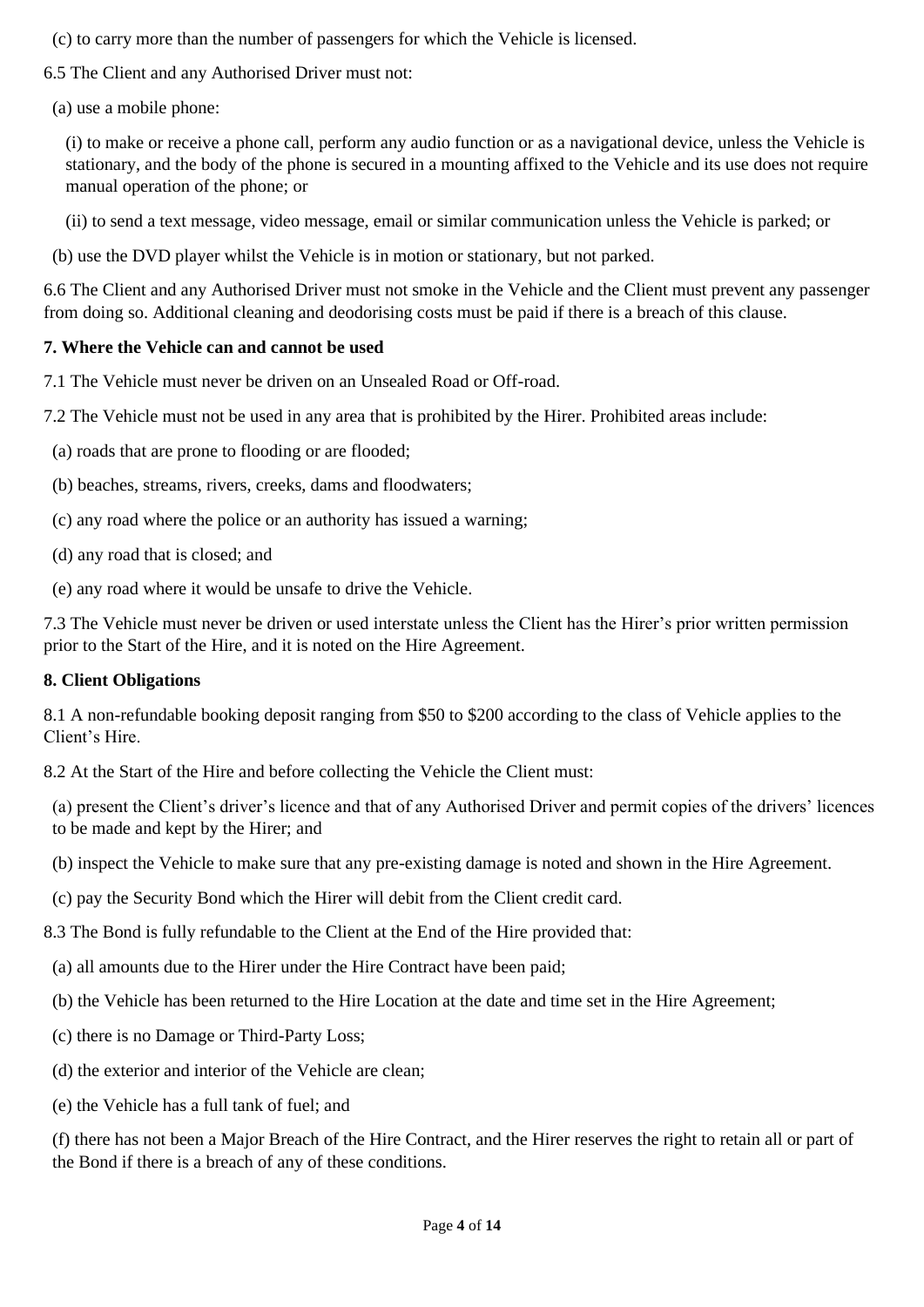8.4 The primary credit card holder must be present at the Start of the Hire and for shorter rentals the Hirer may also pre-authorise the Client's credit card for the anticipated Hire Charges.

8.5 For longer term rentals (one week or more) the Client and any Authorised Driver must on a weekly basis:

(a) check the oil and radiator water levels;

- (b) check the tyres(visually) for wear and correct inflation;
- (c) check the indicators, brake lights, headlights and the tail lights for correct operation; and
- (d) wash and clean the Vehicle.

8.6 At the End of the Hire the Client must:

(a) return the Vehicle in the same mechanical condition it was in at the Start of the Hire, fair wear and tear excepted;

(b) return the Vehicle accessories such as the GPS unit, DVD players and radio/stereo units, in the same condition they were in at the Start of the Hire, fair wear and tear excepted;

(c) pay the balance of the Hire Charges (if any), including any adjustment for extra kilometres;

(d) pay the Damage Excess if there is Damage or Third Party Loss as a result of an Accident or the Vehicle is stolen;

(e) pay for any Damage to the Vehicle accessories such as the GPS unit, DVD players and radio/stereo units that is not fair wear and tear,

(f) pay any costs the Hirer incur, including extra cleaning costs under clauses 6.4(a) (because pets or animals have been carried), 6.6 (because the Client or a passenger has smoked in the Vehicle), or 8.4(d)) (because the Client or the Authorised Driver have not washed and cleaned the Vehicle weekly) in reinstating the Vehicle to the same condition it was in at the Start of the Hire, fair wear and tear excluded;

(g) pay for all Damage arising from a Major Breach of the Hire Contract;

- (h) pay for all Overhead Damage;
- (i) pay for all Underbody Damage; and
- (j) pay for any Damage caused by the immersion of the Vehicle in water.

8.7 The Client and any Authorised Driver must pay all tolls, speeding and traffic fines and infringements as well as any fines or charges imposed for parking or using the Vehicle or release of the Vehicle if it has been seized by a regulatory authority.

8.8 If the Hirer pay for any tolls, fines or infringements incurred by the Client during the Hire Period the Hirer will charge the Client an administrative fee for all such payments as well as charging the Client for the toll, fine or infringement.

8.9 The Client must comply with all mandatory seat belt laws and fines may be imposed by the police on any driver or passenger who does not have a seat belt properly adjusted and fastened;

8.10 The Client must also comply with all child restraint laws and ensure that for all children under the age of seven (7) years the restraint has been fitted correctly according to the weight and age of the child and that the restraint is properly adjusted

8.11 The Client and any Authorised Driver must make sure that the Vehicle is locked when not in use or unattended and the keys or remote-control device must be kept in the Client's possession, or that of any Authorised Driver, at all times.

8.12 The Client and any Authorised Driver must take reasonable care of the Vehicle by: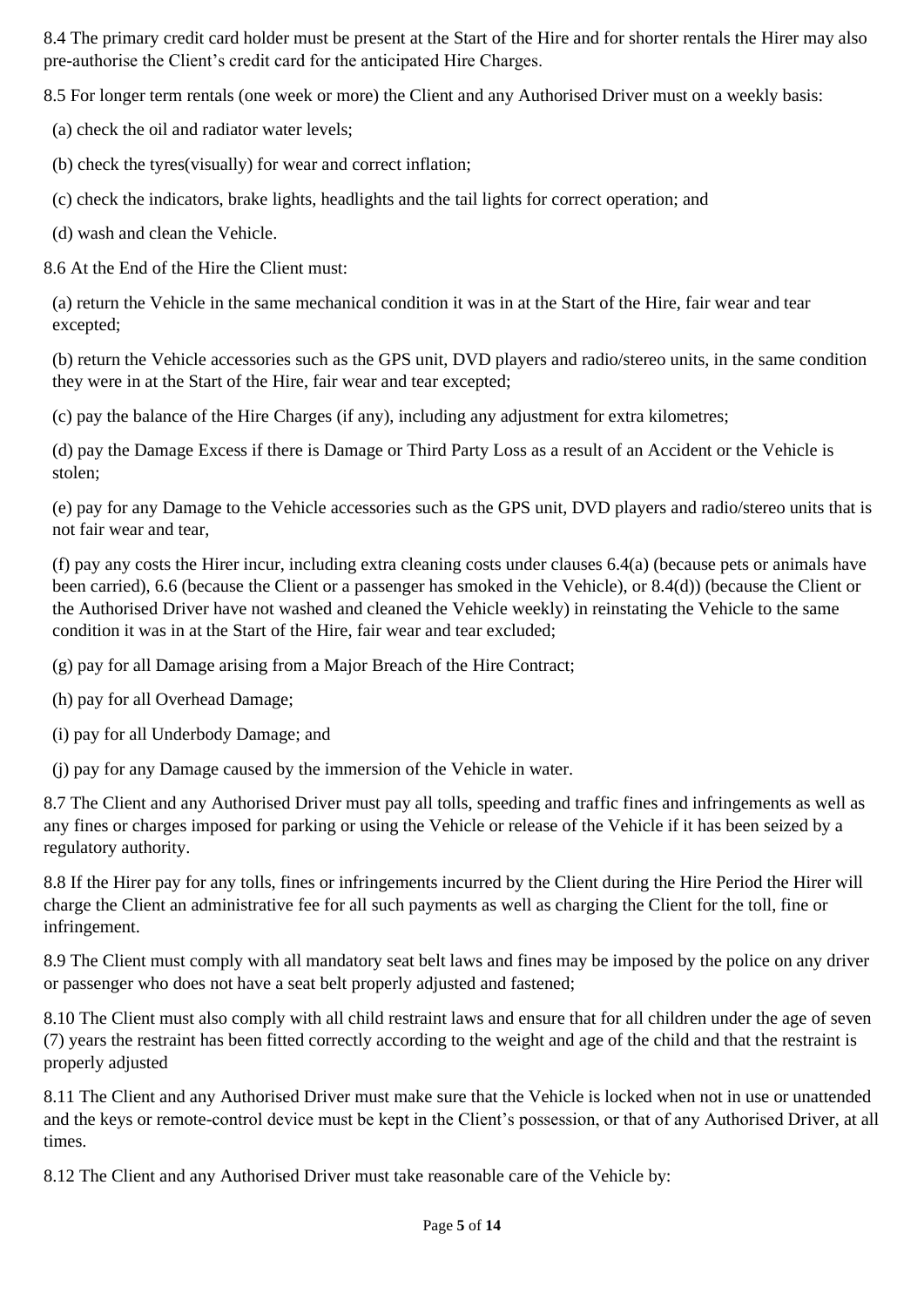(a) preventing it from being damaged;

(b) making sure that it is protected from the weather;

(c) maintaining the engine and brake oils and coolant level and tyre pressures and checking these no less than on a weekly basis;

- (d) using the correct fuel type; and
- (e) making sure it is not overloaded.

8.13 If during the Hire Period the Vehicle develops a fault the Client must inform the Hirer immediately and not drive the Vehicle unless the Hirer have authorised the Client to do so. The Client must not let anyone else repair or work on the Vehicle, tow the Vehicle or salvage it without the Hirer's prior written authority to do so. Where the Hirer has given the Client prior authority the Client must keep and produce to the Hirer the original tax invoices and receipts for any repairs, towing or salvage and the Client will be reimbursed only if these expenses have been authorised by the Hirer. Any entitlement to reimbursement is subject to there being no Major Breach of the Hire Contract.

### **9. Hirer obligations**

9.1 The Hirer will provide the Client with a Vehicle that is of acceptable quality and in good working order. 9.2 If the Vehicle breaks down during the Hire Period because of the Hirer's negligence the Hirer will recover and repair the Vehicle as soon as possible. If the Vehicle cannot be repaired, the Hirer will use best endeavours to provide a replacement Vehicle where one is available.

9.3 If the Vehicle breaks down, subject to the Australian Consumer Law, the Hirer is not responsible for: (a) flights the Client may have missed;

- (b) holiday plans that are disrupted;
- (c) loss or inconvenience caused by natural disasters such as floods, cyclones, hailstorms, earthquakes or bushfires;
- (d) loss of enjoyment; or
- (e) consequential or economic loss.

## **10. Damage Cover**

10.1 Damage Cover is included in the Hire Charges and the Client may purchase at extra cost additional Damage Cover that reduces the amount of the Damage Excess.

10.2 If the Client and any Authorised Driver are twenty-five (25) years of age or older, hold a driver's licence issued in an Australian state or territory and have a minimum of two (2) years' driving experience, the standard Damage Excess payable is:

(a) \$3,000 for cars, vans, including Commercial Vehicles and minibuses for the transport of twelve (12) and (14) persons; and

(b) \$5,000 for heavy Commercial Vehicles, including buses for the transport more than fourteen (14) persons.

10.3 If the Client or any Authorised Driver are 23 or 24 years of age, hold a driver's licence issued in an Australian state or territory and have a minimum of two (2) years' driving experience, the Damage Excess payable is \$4,500 for all classes of Vehicle.

10.4 If the Client and any Authorised Driver are twenty-five (25) years of age or older, hold an international driver's licence and have a minimum of two (2) years' driving experience, the standard Damage Excess payable is: \$5,000. 10.5 Subject to these Terms and Conditions if the Client or any Authorised Driver has an Accident or if the Vehicle is stolen the Hirer will indemnify the Client for the theft, any Damage or Third Party Loss but the Client must pay up to the Damage Excess for each Accident or theft unless the Hirer agree that the Client was not at fault and the other party's insurance company accepts liability. The obligation to pay the Damage Excess applies even if the Client has travel or rental vehicle excess insurance.

10.6 There is no Damage Cover, and the Client and any Authorised Driver are liable for:

(a) Damage or Third Party Loss arising from: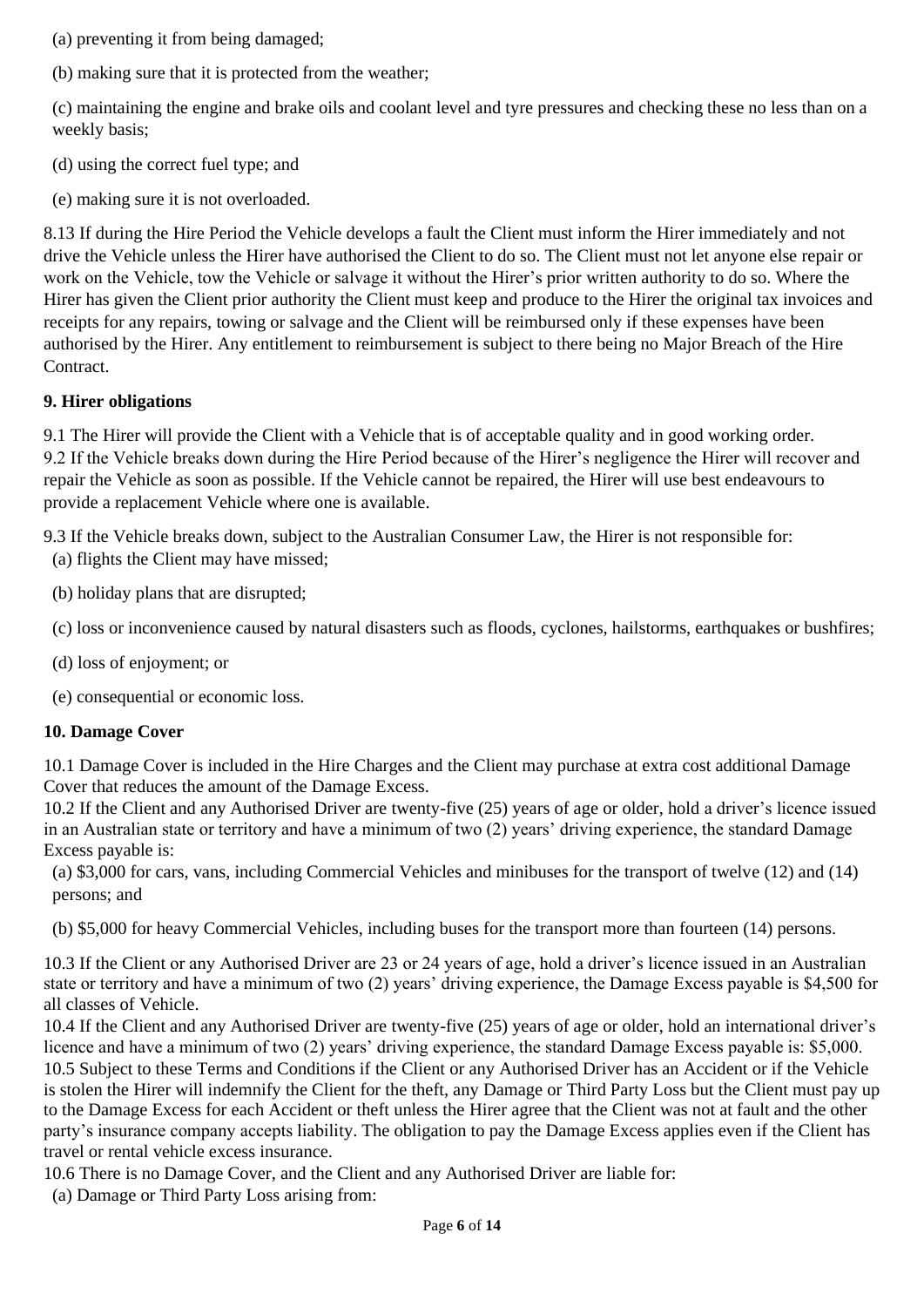(i) a Major Breach of the Hire Contract; or

(ii) the use of the Vehicle by any driver who is not an Authorised Driver;

(b) Overhead Damage;

(c) Underbody Damage; and

(d) Damage caused by immersion of the Vehicle in water.

10.7 There is no Damage Cover for personal items that are left in or stolen from the Vehicle.

10.8 There is no Damage Cover for property belonging to or in the custody of:

(a) the Client;

(b) any relative, friend or associate of the Client's ordinarily residing with the Client or with whom the Client ordinarily reside;

(c) any relative, friend or associate of an Authorised Driver; or

(d) the Client's employees.

### **11. Hire Period, costs and charges**

11.1 The Hire Agreement shows:

(a) the Hire Period for which the Client have hired the Vehicle; and

(b) the Hire Charges.

11.2 All payments by credit card incur a 3% surcharge.

11.3 Shorter Term Hires (less than twenty-eight (28) days)

(a) Payment of the Hire Charges by Debit Card or cash is subject to the Client's completion and the Hirer acceptance of an application for cash hire before the Start of the Hire.

(b) At the Start of the Hire the Client must pay the anticipated Hire Charges, less the deposit paid.

(c) A failure to pay the Hire Charges will incur a late fee of up to \$10 per day and roadside assistance and any other benefits under the Hire Contract are not available whilst any portion of the Hire Charges is unpaid.

#### 11.4 Longer Term Hires (twenty-eight (28) days or more)

(a) The minimum Hire Period for longer term hires is twenty-eight (28) days and the Hire Period is automatically renewed for a further twenty-eight (28) days at the expiration of each twenty-eight (28) day Hire Period and subject to these Terms and Conditions continues until terminated pursuant to clause 10.1(d).

(b) At the Start of the Hire and before collecting the Vehicle in addition to the Client's obligations under clause 8.2 the Client must pay seven (7) days' Hire Charges in advance at the rate shown on the Hire Agreement.

(c) During the Hire Period, at weekly intervals the Client must pay the Hirer by Direct Debit, credit card, online transfer or Electronic Funds Transfer:

(i) the Hire Charges for the next seven (7) days in advance; and

(ii) all amounts paid or payable arising out of the Client's use of the Vehicle or imposed on the Client or the Hirer by any regulatory or other competent authority, such as parking infringements, speeding and traffic fines.

(d) Either party may terminate the Hire Contract by providing the other party with a written notice of their intention to do so, such notice to be received not less than twenty-eight (28) days prior to the expiration of the twenty-eight (28) day Hire Period.

(e) Unpaid Hire Charges will incur a late payment fee of up to \$10 per week, and if the Client default in payment for seven (7) days or more, upon reasonable notice the Hirer may repossess the Vehicle.

11.5 End of the Hire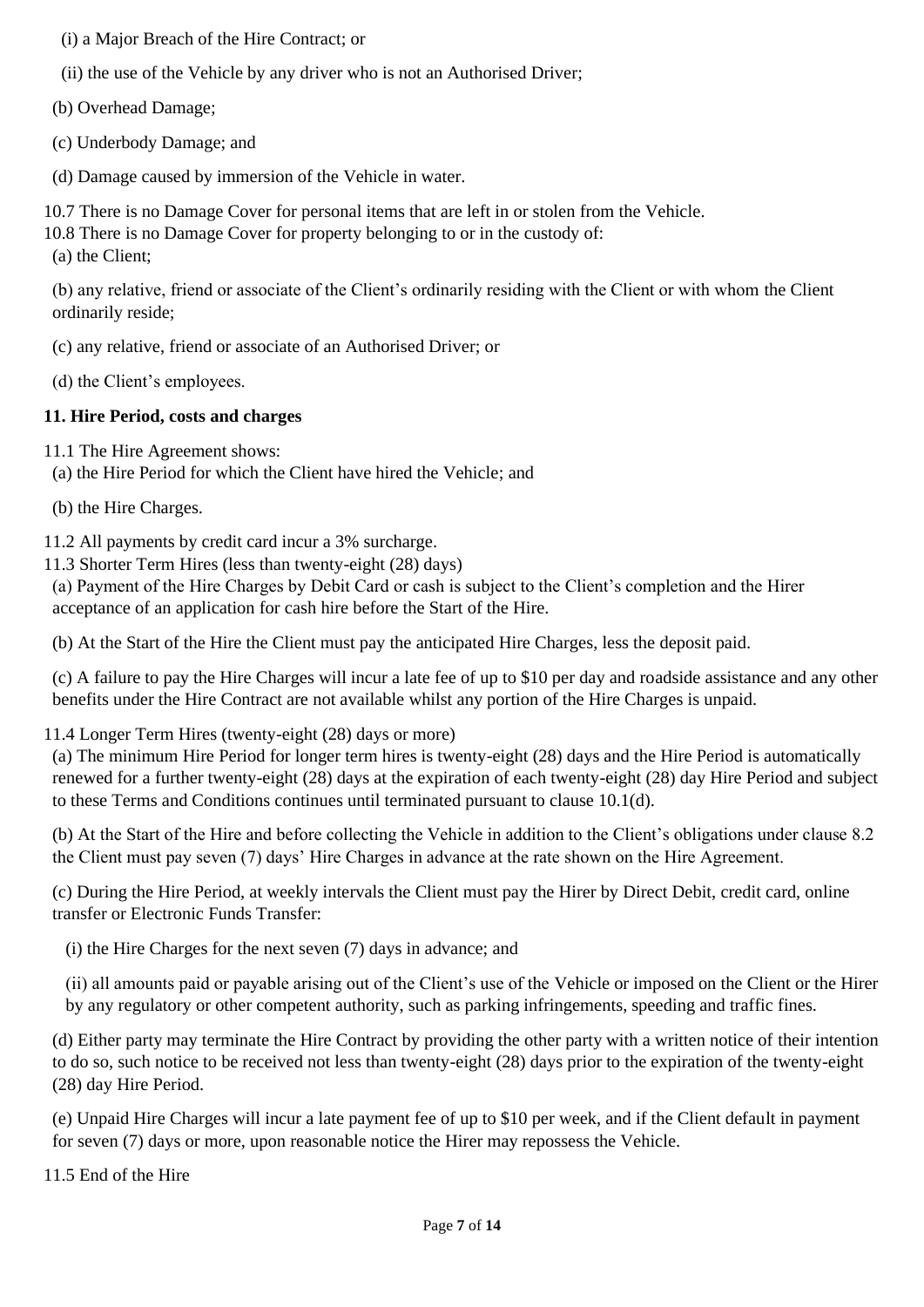(a) For shorter term hires the Client must return the Vehicle at the End of the Hire Period on the date and by the time shown in the Hire Agreement. If the Client require the Vehicle for longer than the Hire Period, the Client must notify the Hirer at least twenty-four (24) hours prior to the expiration of the Hire Period.

(b) For longer term hires of twenty-eight (28) days or more, the Vehicle must be returned by no later than the last day of the termination notice period in clause 10.4(d).

(c) If the Client fails to return the Vehicle, the Hirer may recover the Vehicle by lawful means if its location is known, but if it is unknown, after making reasonable attempts to contact the Client, the Hirer will report the Vehicle as stolen to the Police.

(d) If the Client returns the Vehicle:

(i) more than one (1) hour after the time set for its return in the Hire Agreement the Hirer will charge the Client \$25 per hour up to one (1) full day's hire and a further full day's hire at the standard rate for each twenty-four (24) hour period or part thereof until the Vehicle is returned to the Hirer; and

(ii) at any time other than during the Hirer's normal business hours the Client are liable for and must pay:

- I. the daily Hire Charges; and
- II. Damage to the Vehicle and Third Party Loss,

until the Hire Location next opens for business a final inspection of the Vehicle has been conducted.

(e) If it is not possible to conduct an inspection of the Vehicle with the Client at the end of the Hire Period, the Hirer will use their best endeavours to confirm the condition of the Vehicle with the Client within four (4) working hours of the final inspection.

(f) A daily limit of 200 kilometres (calculated over the Hire Period) applies unless the Client has the Hirer's prior written approval to have this fee waived and it is noted on the Hire Agreement. For each day the Client exceed that limit incur an additional fee of thirty-five cents (35c) per kilometre will incur.

(g) At the End of the Hire the Client must also pay for all amounts owing pursuant to clause 7.3 and any moneys owed to the Hirer thereafter accrue interest at the rate of 10% per annum commencing fourteen (14) days after the End of the Hire. Any amount payable under the Hire Contract is subject to subsequent verification and adjustment and details of any adjustments will be provided to the Client as soon as practicable.

11.6 Credit card authority

If any amount is due to the Hirer or remains unpaid, including:

(a) for tolls;

- (b) speeding and traffic fines and infringements;
- (c) fines or charges imposed for parking;
- (d) extra cleaning costs
- (e) refuelling costs; or

(f) the Damage Excess payable under clause 9, the Client authorises the Hirer to debit the Client's credit card with that amount within a reasonable time after the End of the Hire.

### **12. Cancellation**

If the Client's booking is cancelled within forty-eight (48) hours prior to the Start of the Hire, or the Client fail to notify the Hirer of the Client's intended cancellation prior to the Start of the Hire, the Client will be charged the hire charges for the Hire Period as booked unless the Hirer are able to hire the Vehicle to another hirer for an equivalent term and rate.

#### **13. Servicing and Maintenance**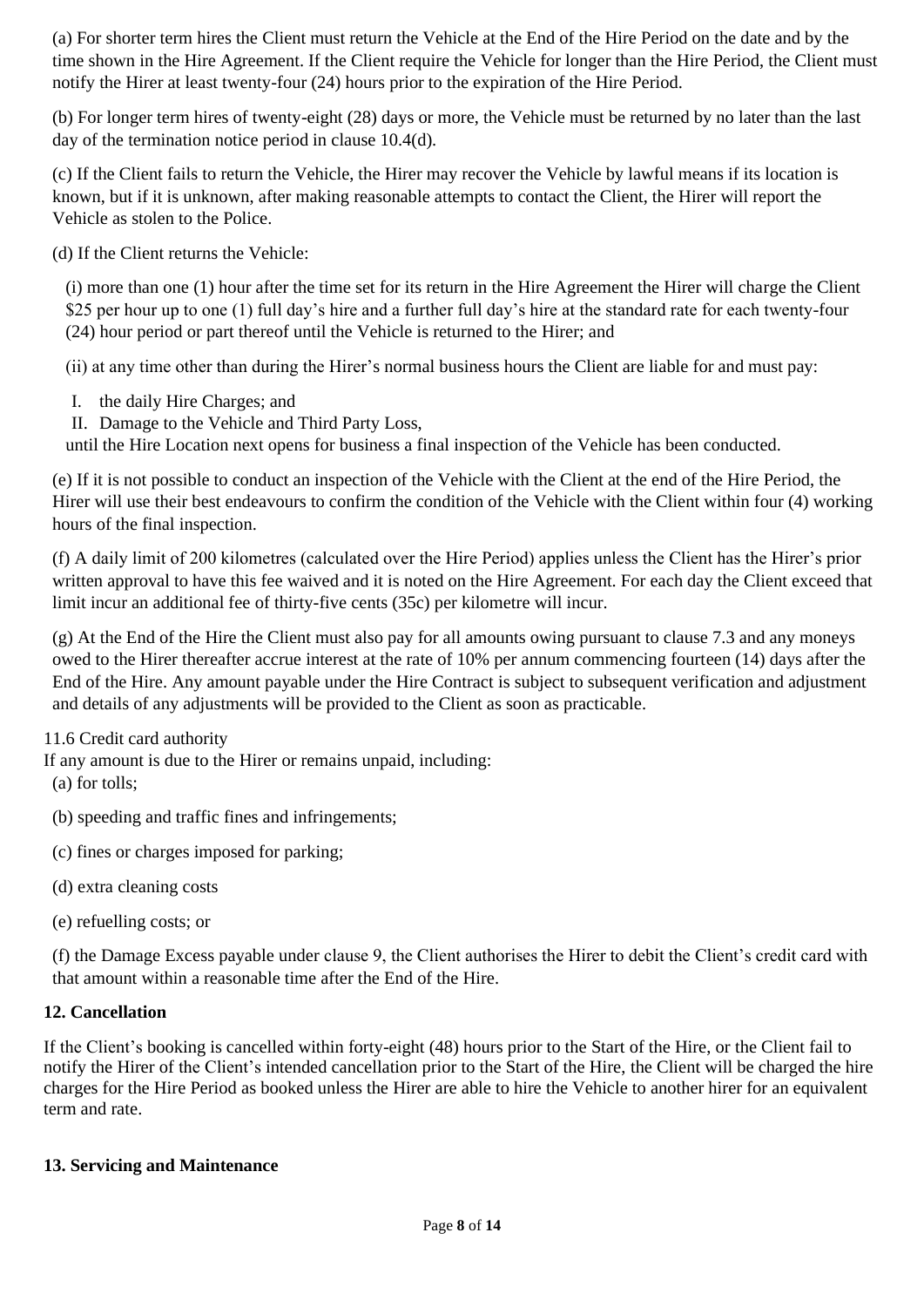13.1 It is the Hirer's responsibility to keep the Vehicle regularly serviced. If the Hire Period is more than twentyeight (28) days, the Client must take the Vehicle to the Hirer's nominated service agency at no less than 5,000 kilometre intervals at a time and on the date and at the location notified to the Client or on another day and time as the Hirer shall mutually agree. If the Client fails to attend a service appointment any charges the Hirer incurs will be passed onto the Client.

13.2 The Hirer will pay for the service, parts, tyres and any other issues with the Vehicle providing that these issues were not caused by the Client or any Authorised Driver.

13.3 To ensure the Vehicle is properly maintained, at intervals of no less than fourteen (14) days, the Client must photograph the Vehicle's odometer and email the photo to info@t-ranz.com.au or text it to 0404 441 630.

# **14. Accidents or breakdowns**

14.1 Twenty-four-hour roadside assistance is provided free of charge and the Client must contact the service provider, NRMA Roadside Assistance, on 1300 369 349 and quote the registration number to arrange that assistance. Provided there has not been a Substantial Breach the Hirer roadside assistance provider will supply all practical assistance as soon as practicable.

14.2 The Hirer is not responsible for:

(a) use of the incorrect fuel type;

(b) a flat battery because the lights or entertainment systems have been left on;

- (c) tyre changing;
- (d) lost keys or remote control device; or

(e) keys or remote control device locked in the Vehicle, and extra charges will apply if any of these services are provided at the Client's request.

14.3 If the Client or an Authorised Driver has an Accident or if the Vehicle is stolen, the Client must report the Accident or theft to the Hirer within twenty-four (24) hours of it occurring and fully complete an Accident/Theft report form.

14.4 If the Vehicle is stolen or if the Client or an Authorised Driver of the Vehicle has an Accident where: (a) any person is injured;

(b) the other party has failed to stop or leaves the scene of the Accident without exchanging names and addresses; or

(c) the other party appears to be under the influence of drugs and/or alcohol;

the Client or the Authorised Driver must also report the theft or Accident to the Police.

14.5 If the Client or an Authorised Driver has an Accident the Client or the Authorised Driver must:

(a) exchange names and addresses with the other driver;

(b) obtain the names, addresses and phone numbers of all witnesses;

(c) not make any admission of fault or promised to pay the other party's claim or release the other party from any liability;

(d) forward all third party correspondence or court documents to the Hirer within seven (7) days of receipt; and

(e) co-operate with the Hirer in the prosecution of any legal proceedings that the Hirer may institute or defence of any legal proceedings which may be instituted against the Client or the Hirer as a result of an Accident, including attending the Hirer lawyer's office or any Court hearing.

# **15. Consequences of a Major Breach of the Hire Contract**

15.1 If the Client or any Authorised Driver:

(a) commit a Major Breach of the Hire Contract in a way that causes Damage, theft of the Vehicle or Third Party Loss; or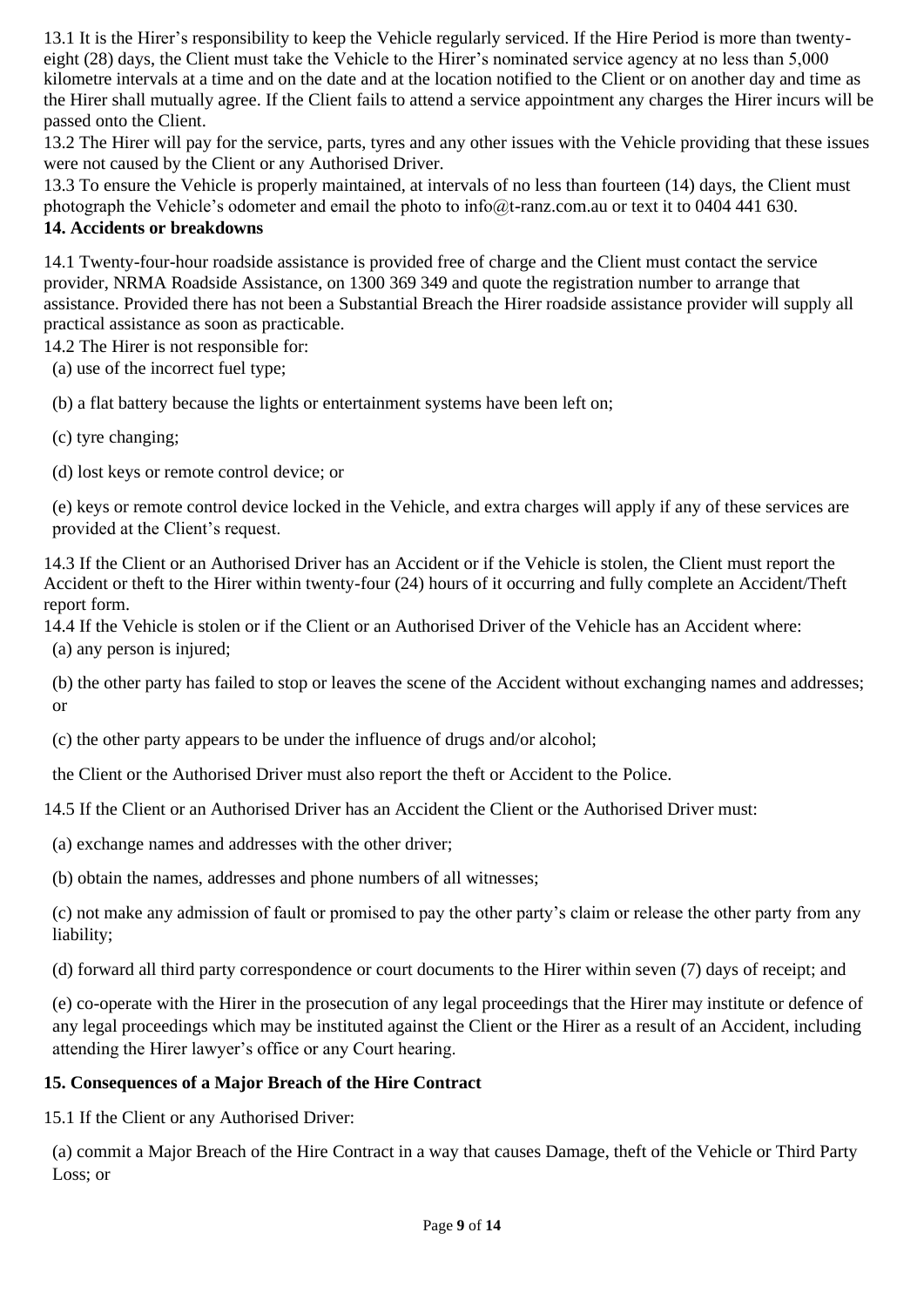(b) drive the Vehicle in a reckless manner so that a substantial breach of road safety legislation, including the Division 6 of the Crimes Act 1900 (NSW), or equivalent legislation in other states (where the Client has the Hirer's prior permission to take the Vehicle interstate) has occurred, the Client and any Authorised Driver:

(i) have no Damage Cover;

(ii) are liable for all Damage, theft of the Vehicle and Third-Party Loss; and

(iii) are liable for and must pay any additional costs or expenses the Hirer incur as direct consequence thereof.

15.2 Acting reasonably, the Hirer may terminate the Hire Contract and take immediate possession of the Vehicle if a breach of any part of clause 15.1 has occurred.

# **16. Privacy**

16.1 All emails, documents, images or other recorded information held or used by the Hirer is Personal Information, as defined and referred to in clause 16.3, and therefore considered Confidential Information. The Hirer acknowledges its obligation in relation to the handling, use, disclosure and processing of Personal Information pursuant to the Privacy Act 1988 ("the Act") including the Part 111C of the Act being Privacy Amendment (notifiable Data Breaches) Act 2017 (NDB) and any statutory requirements, where relevant in a European Economic Area ("EEA") under the EU Data Privacy Laws (including the General Data Protection Regulation "GDPR") (collectively, "EU Data Privacy Laws"). The Hirer acknowledges that in the event it becomes aware of any data breaches and/or disclosure of the Client's Personal Information held by the Hirer that may result in serious harm to the Client, the Hirer will notify the Client in accordance with the Act and/or GDPR. Any release of such Personal Information must be in accordance with the Act and the GDPR (where relevant) and must be approved by the Client by written consent, unless subject to an operation of law.

16.2 Notwithstanding clause 16.1, privacy limitations will extend to the Hirer in respect of Cookies where transactions for purchases/orders transpire directly from the Hirer's website. The Hirer agrees to display reference to such Cookies and/or similar tracking technologies, such as pixels and web beacons (if applicable), such technology allows the collection of Personal Information such as the Client's:

- (a) IP address, browser, email Client type and other similar details;
- (b) tracking website usage and traffic; and

(c) reports are available to the Hirer when the Hirer sends and email to the Client, so the Hirer may collect and review that information ("collectively Personal Information").

In order to enable/disable the collection of Personal Information by way of Cookies, the Client shall have the right to enable/disable the Cookie's first by selection the option to enable/disable provided on the website prior to proceeding with a purchase/order via the Hirer's website.

16.3 The Client agrees and irrevocably the Hirer and its servants and agents to obtain from a credit reporting body (CRB) a credit report containing personal credit information (e.g. name, address, D.O.B., occupation, driver's license details, electronic contact (email, Facebook or Twitter details), medical insurance details or next of kin and other contact information (where applicable), previous credit applications, credit history) about the Client in relation to credit provided by the Hirer.

16.4 The Client agrees and irrevocably authorises the Hirer and its servants and agents to may exchange information about the Client with those credit providers and with related body corporates for the following purposes:

(a) to assess an application by the Client; and/or

(b) to notify other credit providers of a default by the Client; and/or

(c) to exchange information with other credit providers as to the status of this credit account where the Client is in default with other credit providers; and/or

(d) to assess the creditworthiness of the Client including the Client's repayment history in the preceding two (2) years.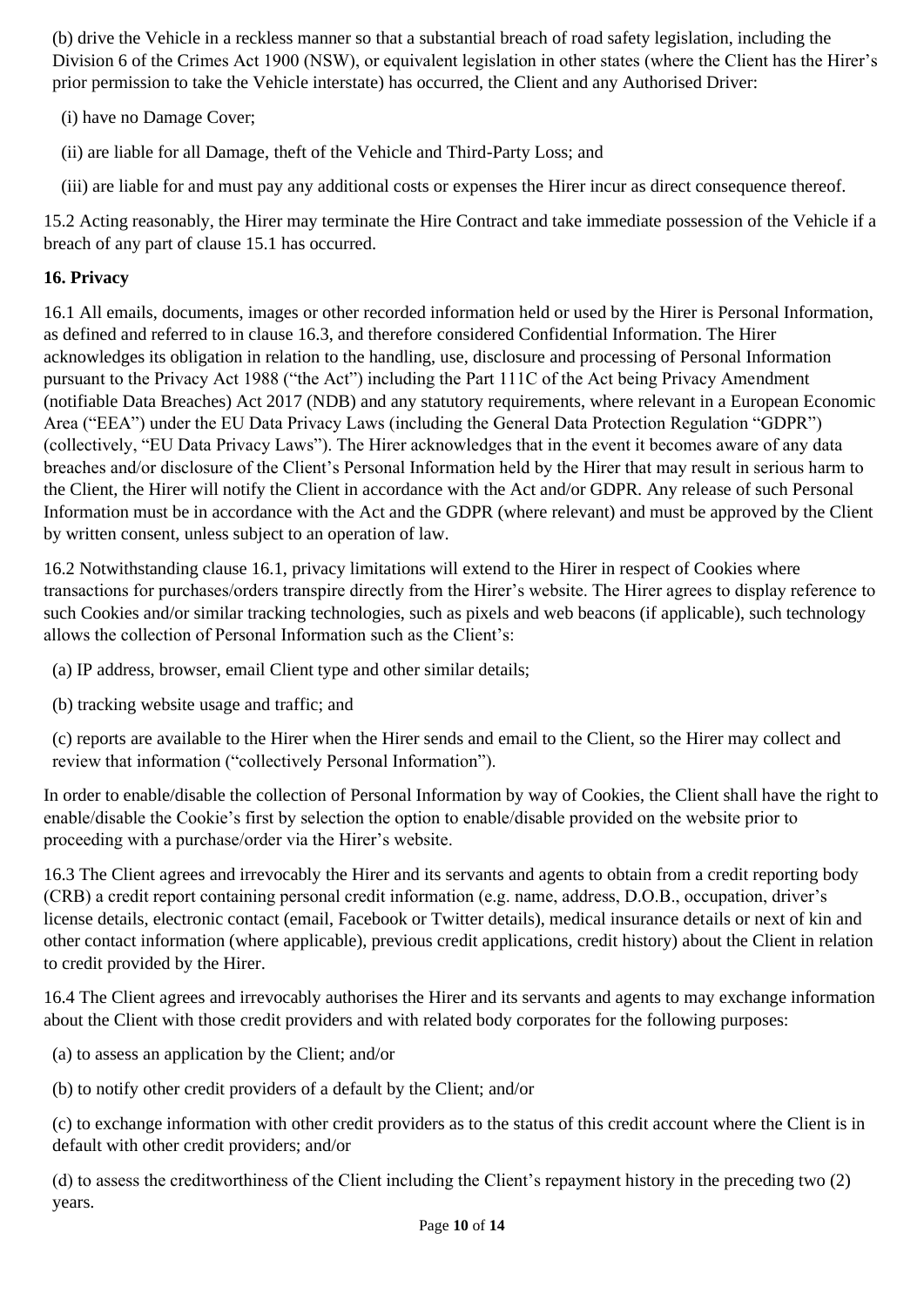16.5 The Client consents to the Hirer being given a consumer credit report to collect overdue payment on commercial credit.

16.6 The Client agrees that personal credit information provided may be used and retained by the Hirer for the following purposes (and for other agreed purposes or required by law from time to time):

(a) the provision of Services; and/or

(b) analysing, verifying and/or checking the Client's credit, payment and/or status in relation to the provision of Services; and/or

(c) processing of any payment instructions, direct debit facilities and/or credit facilities requested by the Client; and/or

(d) enabling the collection of amounts outstanding in relation to the Services.

16.7 The Hirer may give information about the Client to a CRB for the following purposes:

- (a) to obtain a consumer credit report;
- (b) allow the CRB to create or maintain a credit information file about the Client including credit history.
- (c) to notify CRB of a default of this agreement by the client.

16.8 The information given to the CRB may include:

- (a) Personal Information as outlined in 16.3 above;
- (b) name of the credit provider and that the Hirer is a current credit provider to the Client;
- (c) whether the credit provider is a licensee;
- (d) type of consumer credit;

(e) details concerning the Client's application for credit or commercial credit (e.g. date of commencement/termination of the credit account and the amount requested);

(f) advice of consumer credit defaults, overdue accounts, loan repayments or outstanding monies which are overdue by more than sixty (60) days and for which written notice for request of payment has been made and debt recovery action commenced or alternatively that the Client no longer has any overdue accounts and the Hirer has been paid or otherwise discharged and all details surrounding that discharge (e.g. dates of payment);

(g) information that, in the opinion of the Hirer, the Client has committed a serious credit infringement;

(h) advice that the amount of the Client's overdue payment is equal to or more than one hundred and fifty dollars (\$150).

16.9 The Client shall have the right to request (via email) from the Hirer:

(a) a copy of the Personal Information about the Client retained by the Hirer and the right to request that the Hirer correct any incorrect Personal Information; and

(b) that the Hirer does not disclose any Personal Information about the Client for the purpose of direct marketing.

16.10 The Hirer will destroy all Personal Information upon the Client's request (via email) or if it is no longer required unless it is required in order to fulfil the obligations of this Contract or is required to be maintained and/or stored in accordance with the law.

16.11 The Client can make a privacy complaint by contact the Hirer via email. The Hirer will respond to that complaint within seven (7) days of receipt and will take all reasonable steps to make a decision as to the complaint within thirty (30) days of receipt of the complaint. In the event that the Client is not satisfied with the resolution provided, the Client can make a complaint to the Information Commissioner at [www.oaic.gov.au.](http://www.oaic.gov.au/)

# **17. Title and Personal Property Securities Act 2009**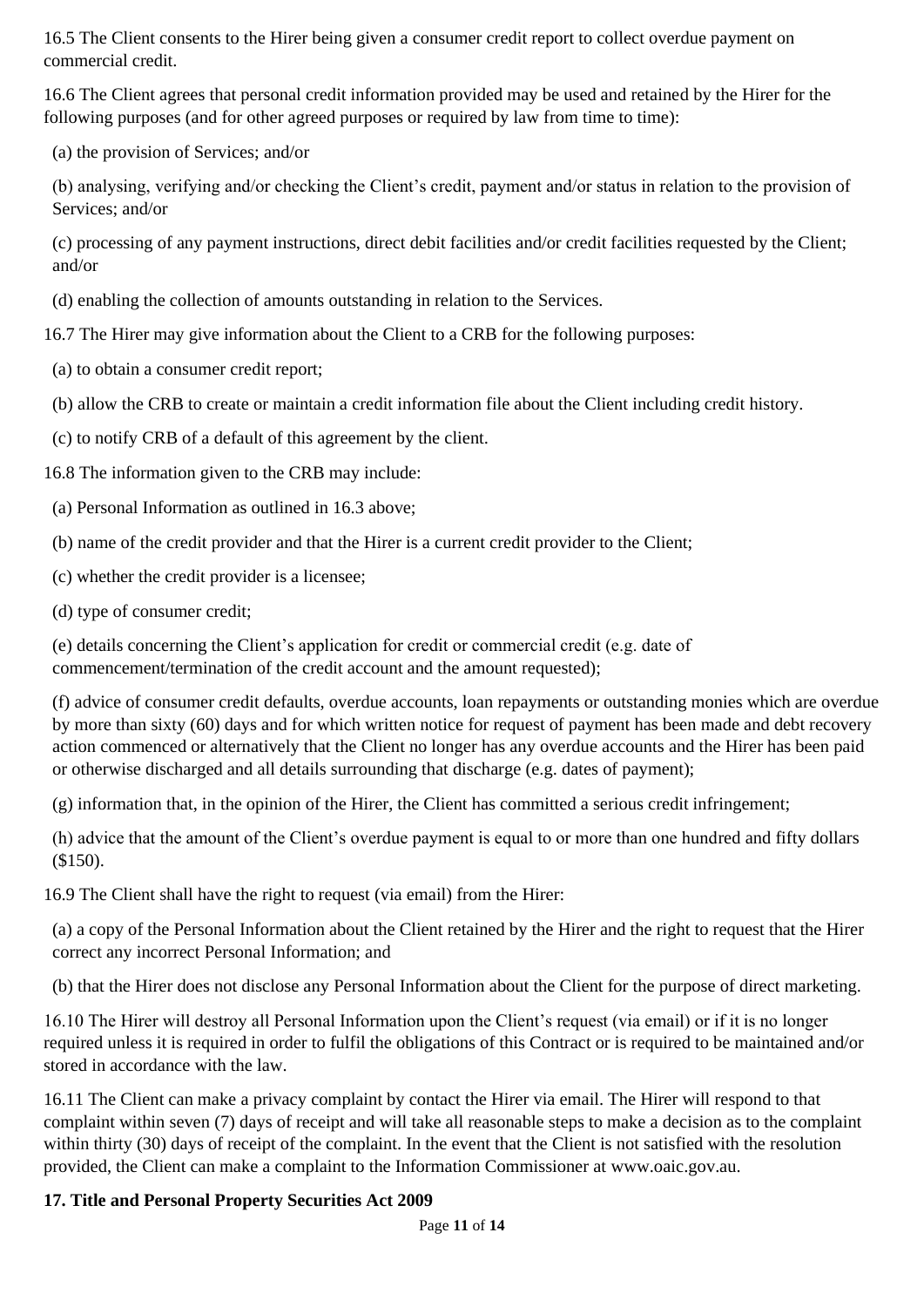17.1 Notwithstanding the delivery of the Vehicle or part thereof the Vehicle remain the sole and absolute property of the Hirer as full legal and equitable the Hirer until such time as the Client shall have paid the Hirer the full purchase price together with the full price of any other Vehicle the subject of any other agreement with the Hirer.

17.2 The Client acknowledges that it receives possession of and holds Vehicle delivered by the Hirer solely as bailee for the Hirer until such time as the full price thereof is paid to the Hirer together with the full price of any other Vehicle then the subject of any other agreement with the Hirer and that a fiduciary relationship exists between the Hirer and the Client.

17.3 Until such time as the Client becomes the Hirer of the Vehicle, it will;

- (a) store them on the premises separately;
- (b) ensure that the Vehicle are kept in good and serviceable condition;
- (c) secure the Vehicle from risk, damage and theft; and

(d) keep the Vehicle fully insured against such risks that are usual or common to insure against in a business of a similar nature to that of the Client.

(d) if the Vehicle are processed or commingled with or made an accession to other Vehicle by the Client, the Client shall record and make available to the Hirer on request the record of the date of the processing, or commingling or accession and hold the product, or mass or whole in a way that clearly indicates the Hirer's title to the product, or mass or whole.

(e) the Client shall not deal with the Vehicle, either in their original state or as part of a product, mass or whole, for a consideration of less value than the amount necessary to discharge the Client's liability to the Hirer in full for or in relation to the Vehicle and shall retain the consideration or other proceeds of the Vehicle separate from all other property of the Client and in a manner, which clearly identifies it as such consideration or other proceeds of the Vehicle, product, mass or whole (unless otherwise agreed in writing by the Hirer).

17.4 By accepting the Supply the Client agrees that:

(a) a Security Interest is created in favour of the Hirer within the meaning of the PPSA in:

- (i) the Vehicle;
- (ii) the proceeds of sale of the Vehicle;
- (iii) any other property, to which the Vehicle become an accession or with which they are commingled;
- (iv) any product or mass, of which the Vehicle become a part by manufacture, process, assembly or commingling.
- (b) the Security Interest secures:
- (i) the Client's obligation to pay for the Vehicle, and

(ii) any and all other obligations of the Client to pay money or money's worth (including costs, expenses, damages or losses) for the benefit of the Hirer now or

in the future or from time to time under this agreement.

(c) to the extent the Hirer's Security Interest secures the Clients obligation to pay for any of the Vehicle, it constitutes as a PMSI;

17.5 With respect to the Hirer's Security Interest while it is retained by the Hirer, the Client:

(a) will when called upon by the Hirer sign any further documents or provide any further information which the Hirer may reasonably require to register a financing statement or financing change statement on the Personal Properties Security Register ("PPS Register"), or in connection with the issue of a verification statement;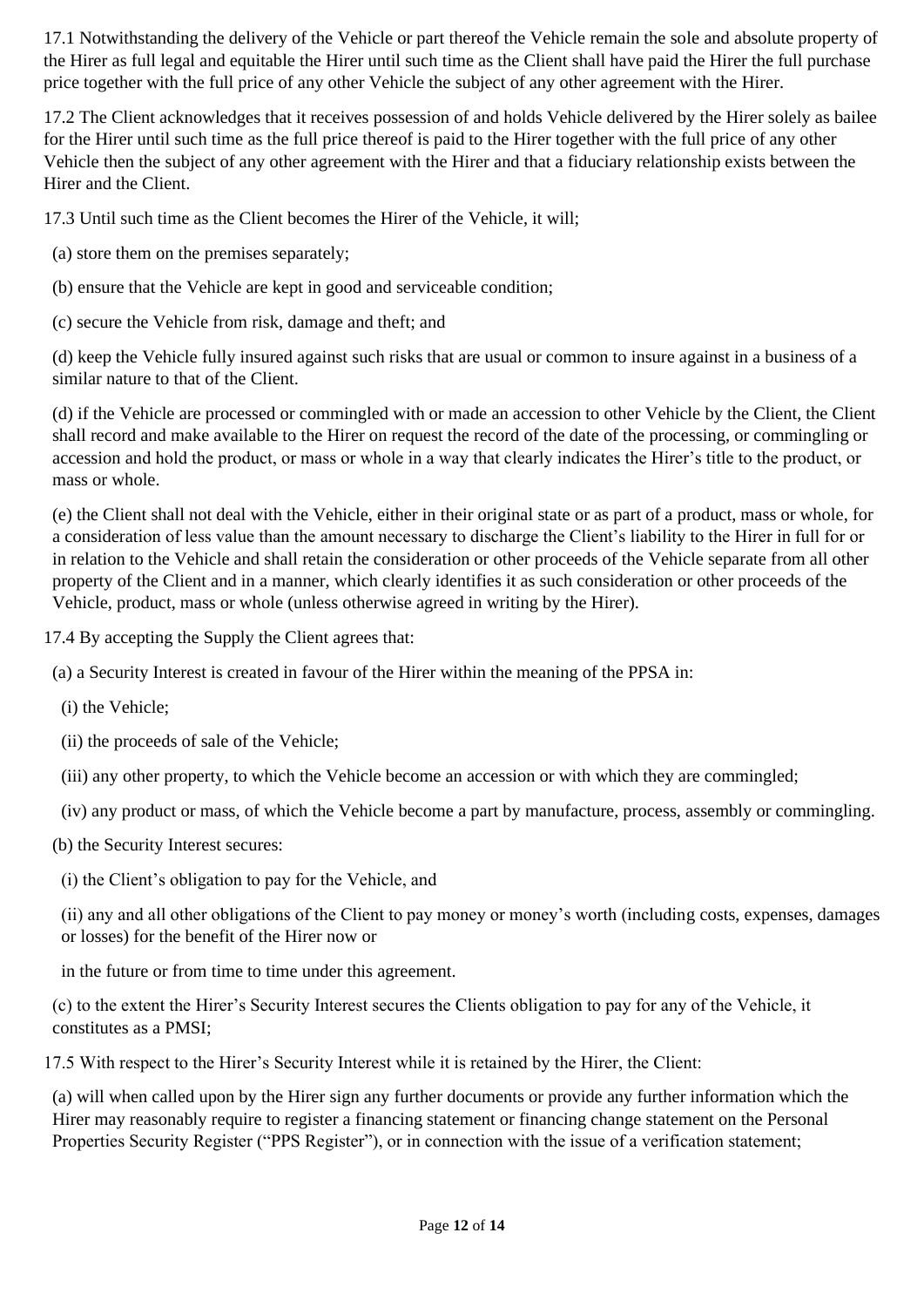(b) will not register or apply to register a financing statement or financing change statement which is in any way connected with the Vehicle (or any accession, mass or product, of which they form part) without the Hirer's prior written consent, which may be given or withheld at the Hirer's absolute discretion;

(c) will pay any costs or, expenses or losses incurred by the Hirer and keep the Hirer indemnified against any loss, damage or liability to third parties incurred in relation to:

(i) registering or seeking the release of any document relating to the Hirer's Security Interest on the PPS Register; or

(ii) enforcing the Hirer's security Interest (including its legal costs, on a solicitor-client basis);

(d) will give the Hirer at least fourteen (14) days written notice of any proposed change in its name, contact details, place of incorporation, address, location, nature of business, Hirer ship, or business practice; and

(e) it irrevocably appoints the Hirer to be the Client's attorney to do anything which the Client agrees to do under these Terms and Conditions and anything which the attorney thinks desirable to protect the Hirer's Security Interest and the Client will take all steps required to ratify anything done by the attorney under this clause.

17.6 To the extent permitted by law, the Client waives its right to notices as a grantor under section 157 of the PPSA; acknowledging, that the collateral, subject of the Hirer's Security Interest is properly described as commercial property. To the extent that they impose any obligation on the Hirer or grant any right to the Client and section 115(1) of the PPSA allows them to be excluded: sections 95, 118, 121(4), 125, 130, 132 (3), 132 (4), 135, 142, and 143 of the PPSA do not apply to this agreement or the Hirer's security interest in the Vehicle. To the extent, that Part 4.3 of the PPSA imposes any obligation on the Hirer or grants any right to the Client and s.115(7) permits, its application pursuant to s.116(2) is excluded.

17.7 Notwithstanding the payment by the Client of part or all of the price relating to the Vehicle, any proceeds or other property in which the Hirer's Security Interest will continue to exist in the Vehicle, any Proceeds of the Vehicle or other property, in which the Hirers Security Interest may apply (by operation by operation of these Terms and Conditions or statute) until the Hirers Security Interest is discharged in writing by the Hirer.

17.8 The Client will not do, or omit to do, nor allow to be done or omitted to be done, anything which might adversely affect the Hirers Security Interest.

17.9 If the Client sells the Vehicle, either in their original state or as part of a product, mass or whole to its Clients, the Client, in its position as a fiduciary, assigns to the Hirer and authorises the Hirer to sue in its name to recover the benefit of any claim against its Clients for the price of the Vehicle, the product, mass or whole, and, in addition to its obligations under the PPSA, it shall hold on trust for the Hirer and account to the Hirer for the consideration and all proceeds received in relation to the Vehicle, product, mass or whole.

17.10 This clause shall apply even though the Hirer may give credit to the Client.

17.11 Without limiting the rights or remedies available to the Hirer under these Terms and Conditions, statute (including under the PPSA) or other law, if the Client;

(a) (being a natural person) commits an act of bankruptcy;

(b) (being a corporation) does anything which entitles anyone to apply to wind up the Client or is subject to the appointment of an administrator or liquidator or receiver or controller or receiver and manager; or

(c)breaches any of these "Terms and Conditions",(each of which is hereafter referred to as 'an act of default'), the Hirer may take possession of and retain, resell or otherwise dispose of the Vehicle or any product, mass or whole, of which they form part.

17.12 To the extent permitted by law, in the event of any such act of default, the Client authorises the Hirer to enter premises where the Vehicle may be located to take possession of the Vehicle or any product, mass or whole, of which they form part without notice to the Client. The Client shall indemnify the Hirer against all claims arising out of the entry by the Hirer into premises to take possession of the Vehicle or any product, mass or whole, of which they form part.